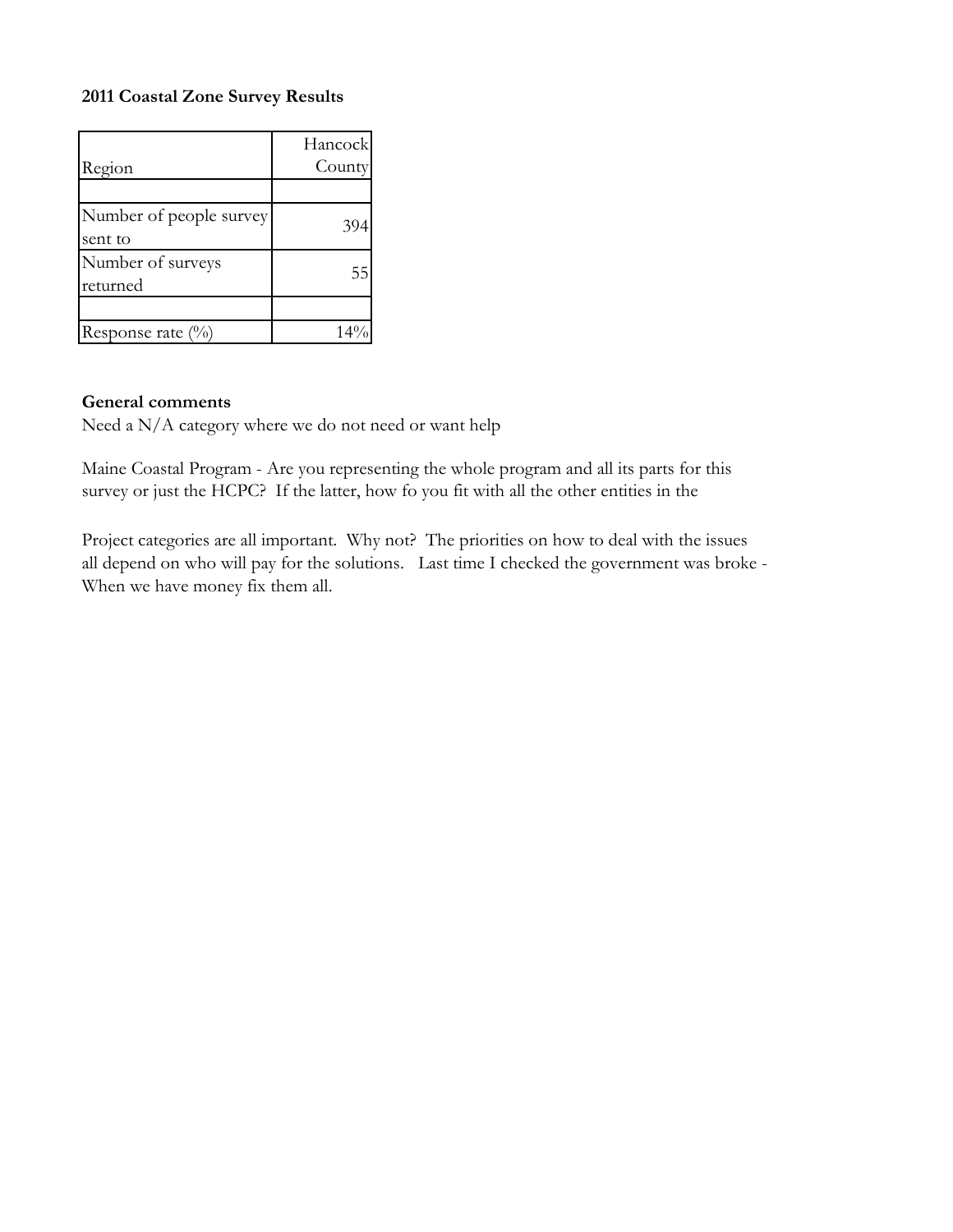| 2011 Coastal Zone Survey Results | Very<br>Relevant | Relevant | Not So<br>Relevant | <b>Not</b><br>Relevant |
|----------------------------------|------------------|----------|--------------------|------------------------|
|                                  |                  |          |                    |                        |
| public access                    | 26               | 21       | 5                  |                        |
| impacts of development           | 23               | 22       |                    |                        |
| special area management planning |                  | 32       | 13                 |                        |
| open space planning              |                  | 26       | 15                 |                        |
| tools for growth management      | 13               | 22       | 17                 | $\overline{2}$         |
| water quality                    | 28               | 11       |                    |                        |
| wetlands protection              | 17               | 23       | O)                 | 4                      |
| habitat protection               | 18               | 18       | 16                 | 3                      |
| traditional working landscapes   | 21               | 23       |                    | $\overline{3}$         |
| stormwater management            | 20               | 17       | 11                 | 4                      |
| waterfront planning              | 32               | 17       | 3                  | $\overline{2}$         |

| 2011 Coastal Zone Survey Results | Very<br>Relevant | Relevant | Not So<br>Relevant | <b>Not</b><br>Relevant |
|----------------------------------|------------------|----------|--------------------|------------------------|
|                                  |                  |          |                    |                        |
| public access                    | 50%              | 40%      | 10%                | $0\%$                  |
| impacts of development           | 42%              | 40%      | 16%                | $2\%$                  |
| special area management planning | 13%              | 59%      | 24%                | $4\%$                  |
| open space planning              | $11\%$           | 48%      | 28%                | 13%                    |
| tools for growth management      | 24%              | 41%      | 31%                | $4\%$                  |
| water quality                    | 64%              | 25%      | $9\%$              | $2\%$                  |
| wetlands protection              | 32%              | 43%      | 17%                | $8\%$                  |
| habitat protection               | 33%              | 33%      | 29%                | $5\%$                  |
| traditional working landscapes   | 41%              | 45%      | 8%                 | $6\%$                  |
| stormwater management            | 38%              | 33%      | 21%                | $8\%$                  |
| waterfront planning              | 59%              | 31%      | $6\%$              | $4\%$                  |

Comments

Answer for the town should come from the selectmen.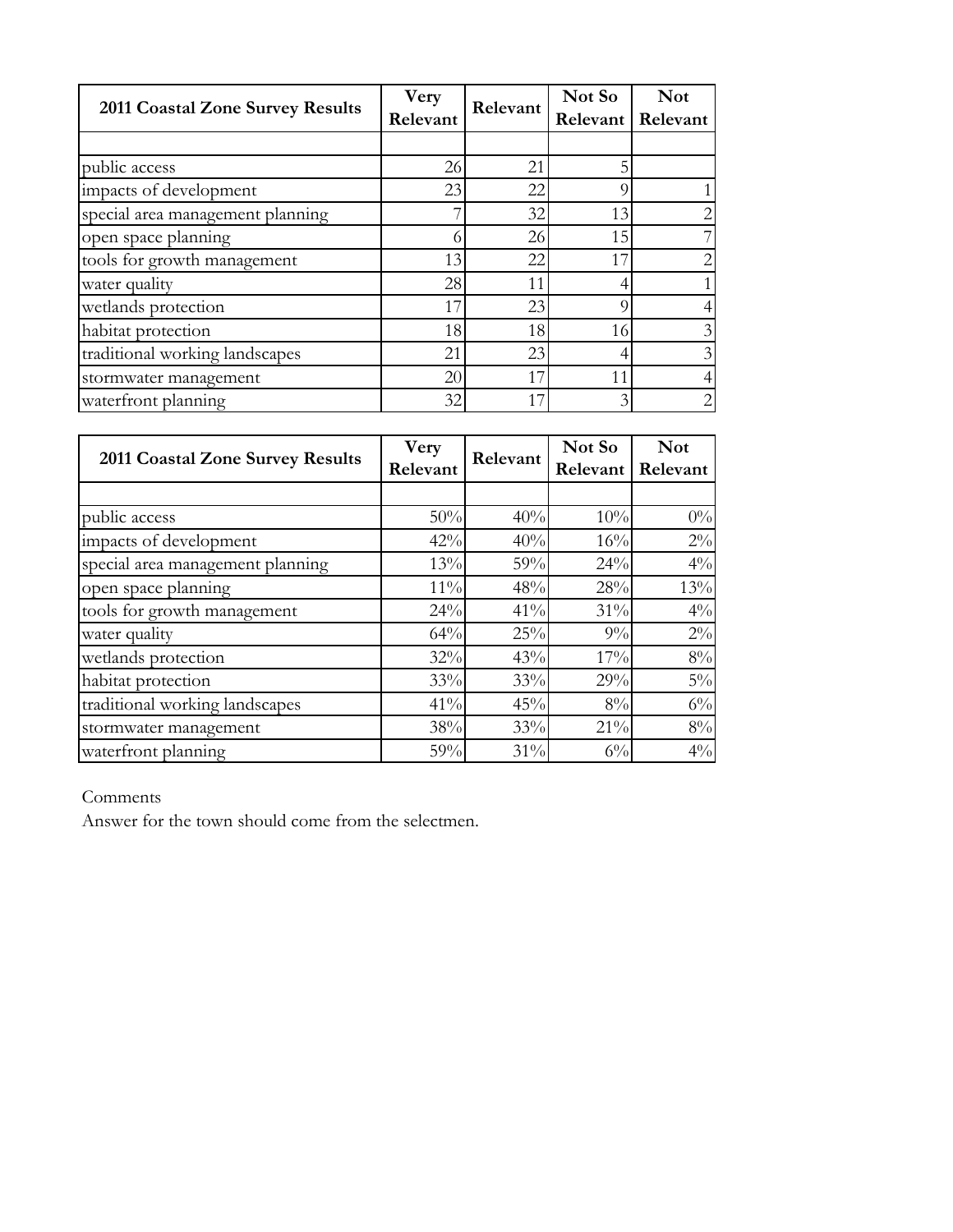| 2011 Coastal Zone Survey Results | Model<br><b>Ordinances</b> | <b>Experienced planner to</b><br>assist in plans,<br>ordinances, review dev't<br>proposals | Inter-<br>municipal<br>meeting<br>facilitation | Training<br>and<br>workshops |
|----------------------------------|----------------------------|--------------------------------------------------------------------------------------------|------------------------------------------------|------------------------------|
|                                  |                            |                                                                                            |                                                |                              |
| public access                    | 22                         | 18                                                                                         | $\Omega$                                       | 19                           |
| impacts of development           | 17                         | 10                                                                                         | 11                                             | 24                           |
| special area management planning | 12                         | 14                                                                                         | $\Omega$                                       | 19                           |
| open space planning              | 15                         | 16                                                                                         | $\overline{2}$                                 | 19                           |
| tools for growth management      | 12                         | 12                                                                                         |                                                | 24                           |
| water quality                    | 22                         | 13                                                                                         |                                                | 26                           |
| wetlands protection              | 18                         | 11                                                                                         |                                                | 18                           |
| habitat protection               | 19                         |                                                                                            | $\Omega$                                       | 21                           |
| traditional working landscapes   | 17                         | 16                                                                                         | $\Omega$                                       | 17                           |
| stormwater management            | 15                         | 9                                                                                          |                                                | 26                           |
| waterfront planning              | 20 <sub>l</sub>            | 13                                                                                         | 4                                              | 19                           |

## **Percentages**

| public access                    | 40% | 33% | $11\%$ | 35%    |
|----------------------------------|-----|-----|--------|--------|
| impacts of development           | 31% | 18% | 20%    | 44%    |
| special area management planning | 22% | 25% | 16%    | 35%    |
| open space planning              | 27% | 29% | $4\%$  | 35%    |
| tools for growth management      | 22% | 22% | 13%    | 44%    |
| water quality                    | 40% | 24% | 13%    | 47%    |
| wetlands protection              | 33% | 20% | 9%     | 33%    |
| habitat protection               | 35% | 13% | 16%    | $38\%$ |
| traditional working landscapes   | 31% | 29% | 16%    | $31\%$ |
| stormwater management            | 27% | 16% | $5\%$  | 47%    |
| waterfront planning              | 36% | 24% | 7%     | 35%    |

## **Comments**

Roads maintenance and upgrades along with the items mentioned under water quality I would like to see Frenchman Bay as a NO DISCHARGE ZONE

This would require a lot of work between towns around the bay. Under Habitat Protection, I would like to see some Marine Protected Areas that are off limit to dragging to preotect benthic and subtidal eelgrass habitats.

Pamphlets with building requirements in coastal flood zones for public distribution. Best Building practices brochures for coastal bank erosion.

Meaningful procedures to ensure species protection within the habitat.

Would love to see HCPC facilitate a cell phone tower plan for the entire island so we are not addressing the tower applications piecemeal.

Impacts of gravel Rock Mining Operations - Model Ordinances Training and Workshops